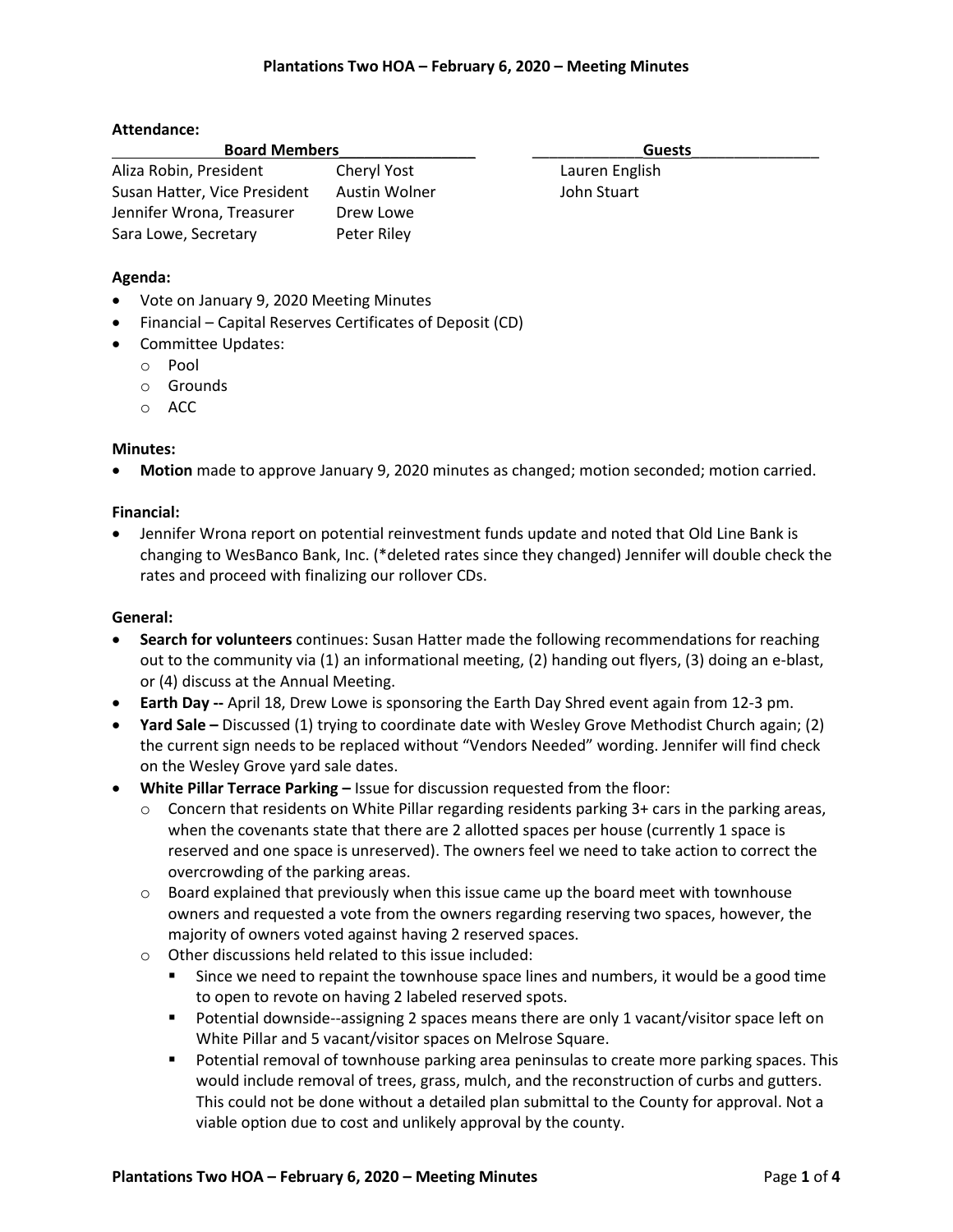- **Possibility of sending violation notices to residents using more than 2 spaces if someone** could identify the address of the offenders.
- Board recommended that the townhouse owners collect opinions for the 1 vs 2 reserved spaces to present to the board for discussion and vote at the Annual Meeting. Waiting until the Annual Meeting to vote on the 2 reserved townhouse spots means the repainting will not begin until May.
- Current quotes for repainting the numbers are only for 1 reserved space, so if we vote for 2 reserved spaces the quote for repainting will probably double.
- $\circ$  The board will also work on getting additional quotes for repainting the fire lanes/no parking zones (coordinating with Fire Marshall if required). Drew will contact the county via 311 to request replacement of 3 missing "No Parking" signs on Melrose.
- $\circ$  Board can make an announcement that the reserved parking issue will be addressed at the Annual Meeting.
- o Susan will prepare a flier to announce the Annual Meeting to include language that "Parking Solutions to be discussed" which will distributed to the townhouses.

# **Grounds:**

- **McCo Street Repairs --** Doug has tried to reach Josh Foust, MoCo DOT, but has not received any return calls regarding the budget status of our community street repairs for this year.
	- o Doug will continue to attempt to contact Josh Foust or possibly reach out to our county council.
	- $\circ$  John Stuart works with Mr. Foust and will also reach out to him to contact Doug.
- **Pool Parking Lot & Townhouse Parking –** Doug Verdin will be meeting again with Asphalt companies to discuss the Townhouse parking and Pool parking lot repairs.
	- o Doug reported the townhouse parking repairs look extensive and could be a significant expense. The reported potholes straddle the county street and the HOA parking spaces.
	- $\circ$  Susan Hatter reported the townhouse parking space potholes via MoCo 311, but has not heard back from the county.
	- $\circ$  Drew Lowe will reach out to the townhouse tenant who reported the potholes with an update that we are trying to correct the issue through the county.
- **Pool Deck & Sidewalk Repairs --** Doug & Drew will coordinate on the 3 concrete bids for the pool deck and pool parking lot sidewalk repairs. Doug will meet with each contractor again to get a best and final offer and email updated information to the board by the week of the February 17.
- **New State & County Pesticide Regulations –** Discussed questions regarding the regulations:
	- o Whether C&C Custom Lawncare (Charlie) will be prepared to follow the new regulations,
	- $\circ$  Concern regarding Charlie's previous indication that the new products could potentially triple in cost which will also increase the cost of our current contract.
	- o Doug will call Charlie to follow up for clarifications and get quote for the cost increase.
	- $\circ$  Depending on the cost adjustment quote the HOA might have to consider options such as only fertilizing and deleting the use the pesticides altogether.
- Discussed potential **Meadowscapes or Rainscapes** projects on part of our common areas.
	- o Since Charlie now has landscape designers/architects, Doug will contact Charlie to discuss the potential of him creating a meadowscape plan for the HOA to present to the county Rainscapes program for approval.
	- o Doug will also contact Jeff Schwartz (Ashton Manor) for a plan.
- **•** Next Erosion Project The next project slated for repair is the new outfall area created by the country repaired erosion area below the play court and our erosion repair between Melrose Square townhouses and the pool. Doug suggested that we re-evaluate the repair for next year, because this area may be a more significant problem than originally evaluated and the current quoted repair might just be a "Band-Aid" fix which will make the problem a more significant issue in the future.
- **County Tree Program Update –** Cheryl Yost reported that Laura Miller's assistant, Mr. Freedman, is working on the plans developed during last summer's walking review of potential planting sites.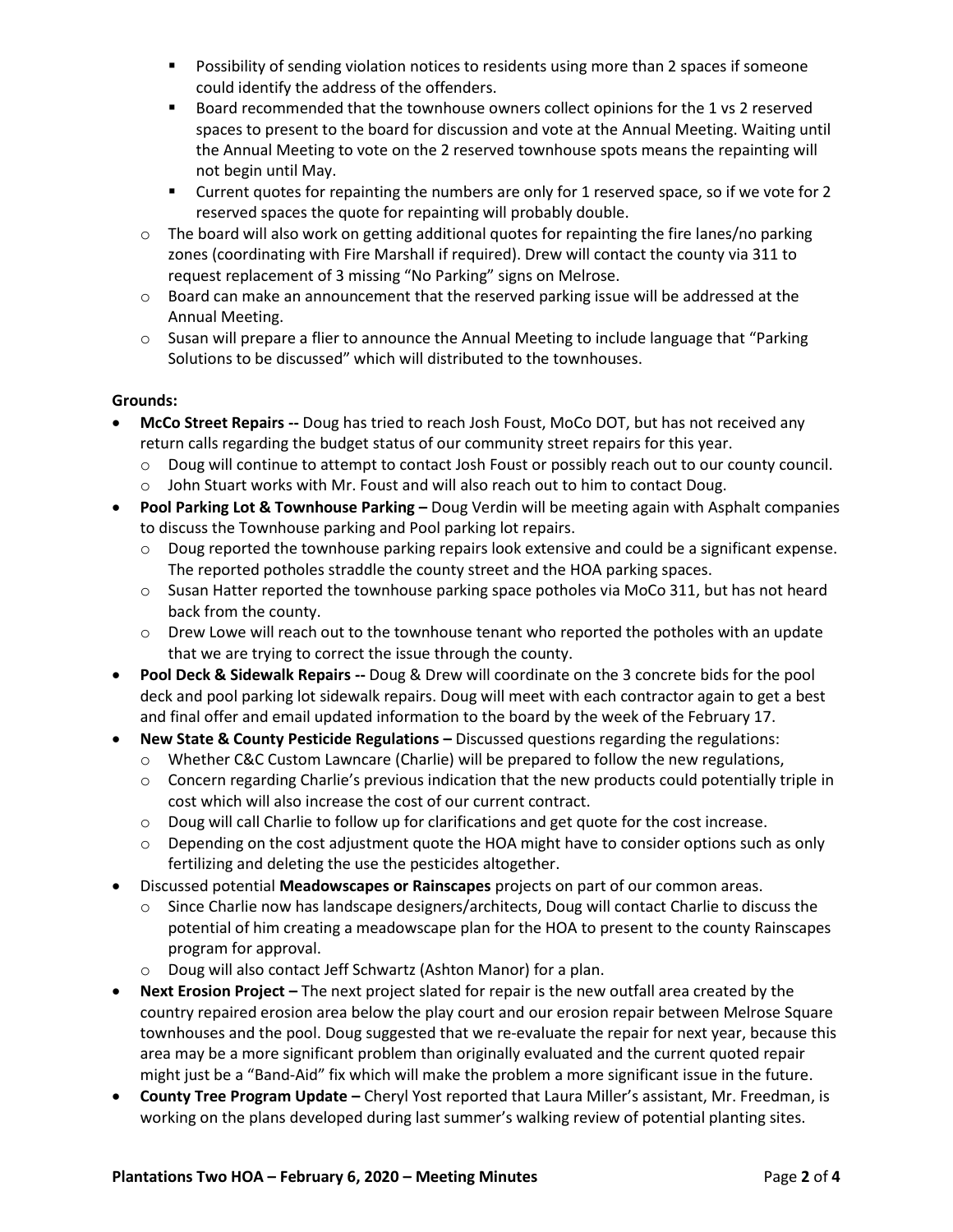Laura hopes to send us the plans for approval within the next couple weeks and still plans to begin planting this spring.

- **Tennis Court Update --** Lynn Patton reported a potential issue with last years' crack repairs. Cheryl sent pictures to Lenny McGarvey (American Tennis Court, Inc.) for review and he said that the cracks appear to be normal hairline cracks created by the cold weather which should disappear after the winter.
- **Boy Scouts Mulch Sales is scheduled for March 21 --** In exchange for use of the pool parking lot this year the Boy Scouts have agreed to transplant donated plants at the pool in the dirt area by the men's locker room, and to help set up the pool furniture again. Jennifer will confirm with the scouts.

# **ACC:**

- Completed 1 Resale Certificate.
- 2 Improvement Request outstanding awaiting board discussion:
	- o Discussed one previous request issue to install vinyl stone façade on part of the front of their home. The board explained that this request was an option currently not covered in our rules and guidelines; and that the board needed to discuss the new option and would render a decision to them. Cheryl reported that before sending them our decision the homeowners sent a new email stating they decided against the stone but would be making the other siding changes. At this time they had not sent a new request deleting the stone, so since it has been almost 30 days since the first submittal the board recommended to mark the form unapproved and return with a note that the owners would need to submit a new request for approval with the changes they now wanted to make.
	- $\circ$  Unsigned request submitted for a Shed which was already constructed, but not painted white as per form. Board approved request which will be returned with a note to complete the painting and include a reminder note that there was still an outstanding violation on their unapproved front porch wood posts that needed to be corrected.
	- $\circ$  Drew revisited last month's discussion regarding hiring a contractor to do a complete community ACC inspection review. Cheryl restated that the cost would be \$20/house for inspection and 2 follow up inspections on the houses with violations. The cost is not currently in our budget. A motion was made to take money from the Grounds budget to apply towards the Community Inspection Services to conduct the ACC inspections for 2020 at \$20/home; motion seconded; motion voted 5 in favor and 2 abstained.

# **Pool:**

- **Pool Committee Meeting with Georgetown Aquatics (Jeff)**: Mondays and Tuesdays are best for Jeff. Board selected March 2 or February 24 at 7:00 pm; and Jennifer will call Jeff to see which date works for him.
- **Updates to Pool Documents:**
	- o **Pool Party Reservation and Agreement Form:** We still
		- need to clarify with Jeff when an additional lifeguard is required (25 or more people)?
		- **•** review forms with Jeff at the meeting to be scheduled.
		- **F** remove Pool Rules & Pool Party forms from our web page until the new updated Party Packet is reviewed with Jeff, revised and approved.
	- o Sara Lowe will replace the current Resident & Outside Membership Information Sheets and Financial Information sheet with the updated 2020 versions on the website.
	- o Cheryl will email Sara the required updates to the Pool Section of the Website to correspond with the 2020 revisions and changes.
- **Pool Order Equipment/Supplies** for 2020 Season:
	- o Kristy Burrows previously indicated that we need to order 100 more pool passes tags. Jennifer will ask Lynn Patton to place the order.
	- o We need to order at least 4 new umbrellas. Umbrellas are part of the expense budget not capital reserves. Jennifer will ask Lynn to place the order.